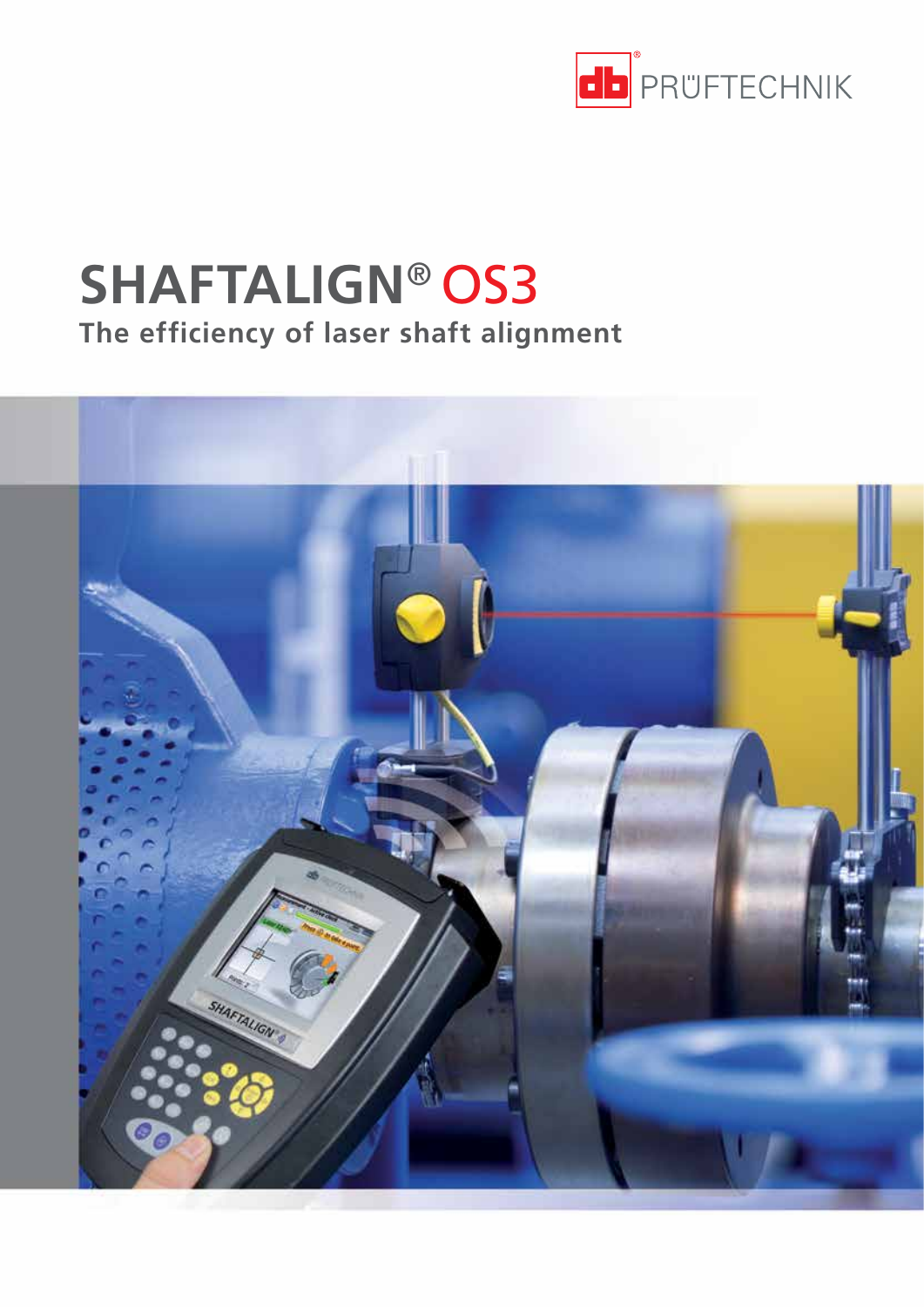# **Thirty years' laser shaft alignment**

### Precision shaft alignment pays back

Precision shaft alignment extends machine uptime. It contributes in more than one way towards great savings and a cleaner environment:

- Reduced energy consumption
- Reduction in bearing, seal, shaft and coupling failure
- $\blacktriangleright$  Reduced bearing and coupling temperatures
- Reduced vibration
- $\blacktriangleright$  No cracking or breaking of shafts
- Secure foundation bolts

Expertise across all industries...

Maintenance departments across industries worldwide use PRÜFTECHNIK's state-of-theart and user-friendly systems to measure and align rotating machines.

Without overstretching your budget, SHAFTALIGN® OS3 ideally combines intuitive operation and accuracy for precision shaft alignment of machinery such as pumps, motors, gearboxes and compressors.

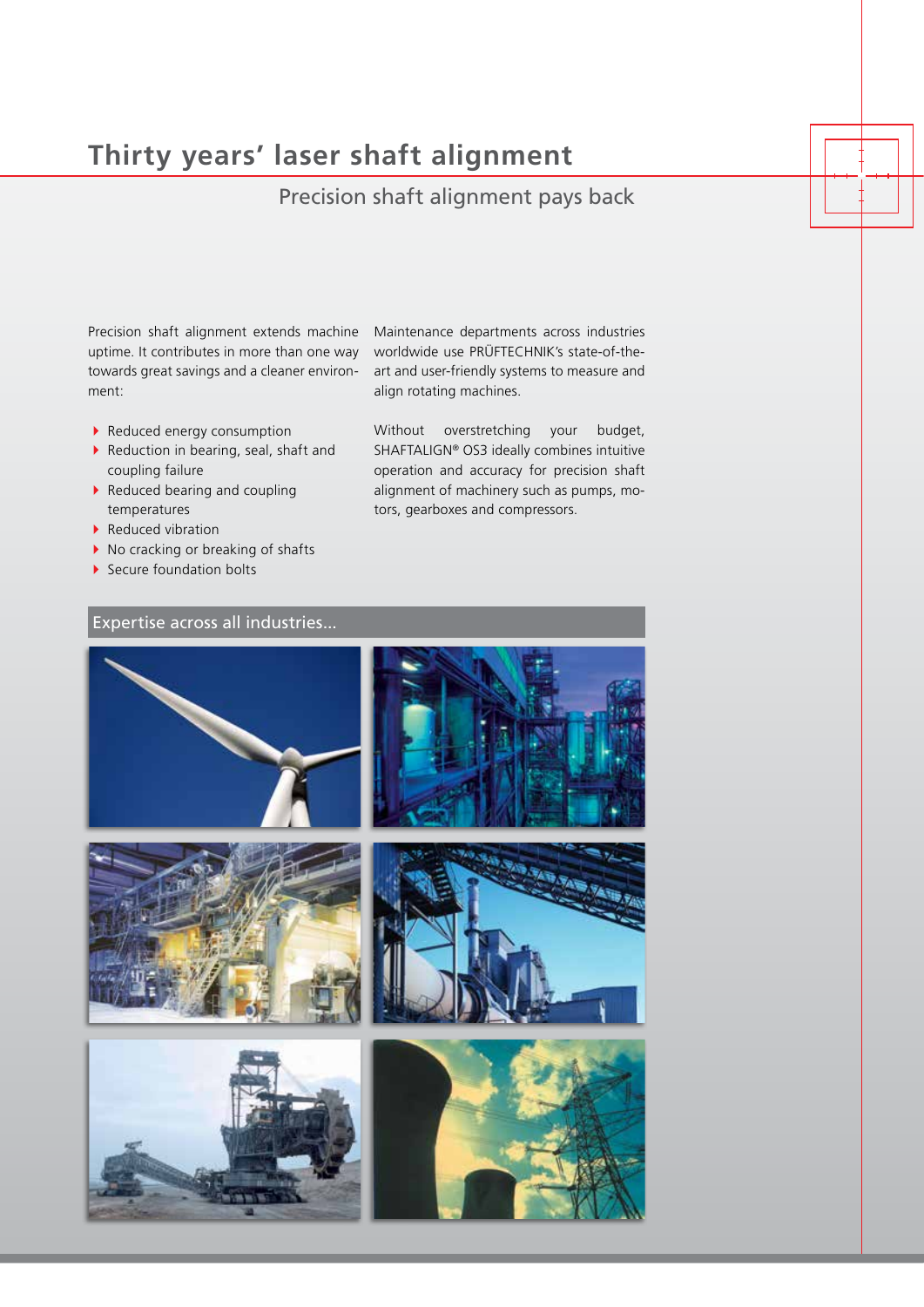# **Shaft alignment fast and efficient with OS3**

High technology made easy to use

### OS3 technology

3-axis HD PSD

 $\frac{1}{2}$ 

Precision built-in inclinometer using MEMS

Longer operating time

Ergonomic design

Sensor battery status warning

Bluetooth® communication

Integrated ambient light compensation

High-speed CPU / extended memory

电热器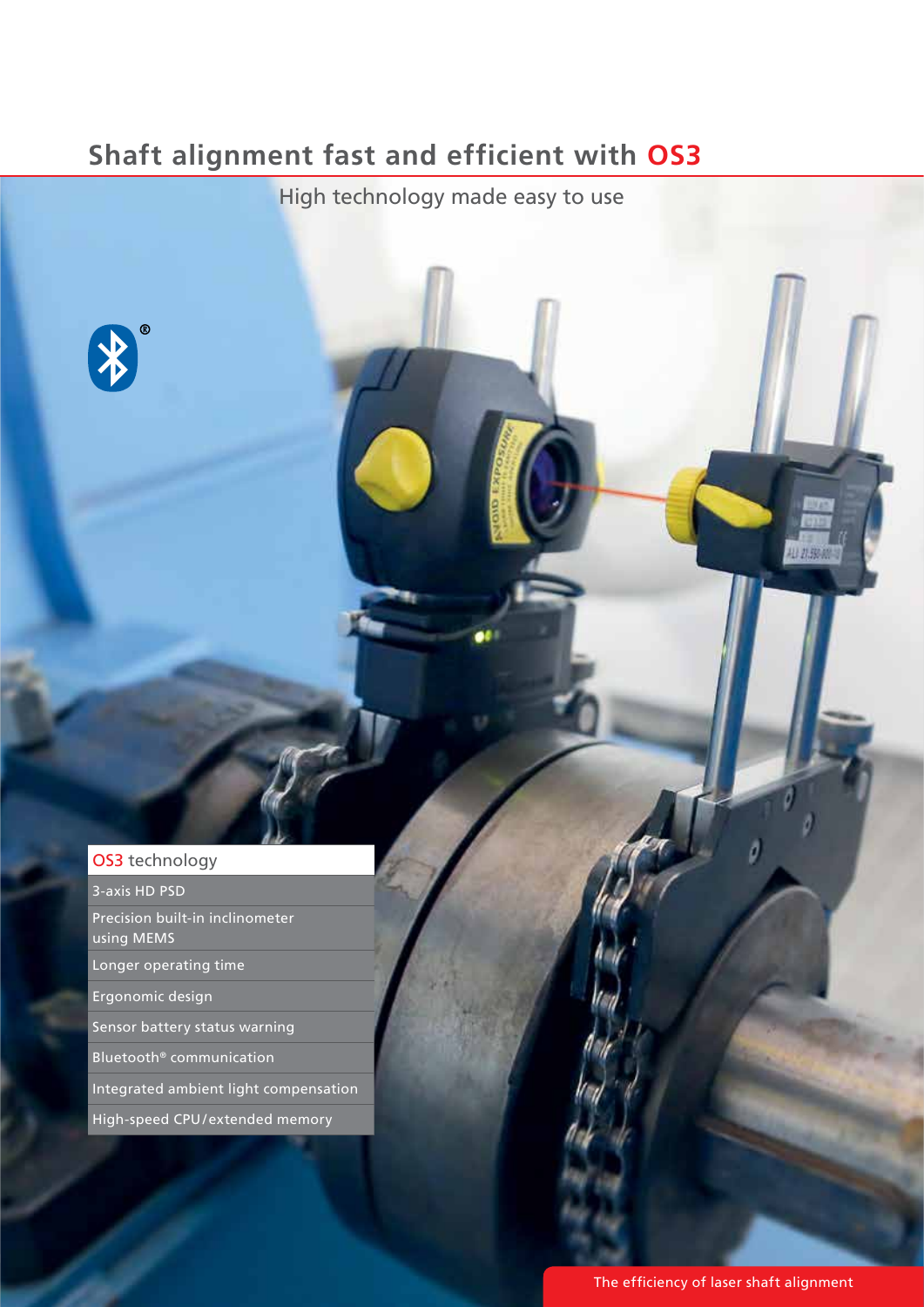### **Intuitive, innovative and precise**

### Only three steps to the perfect alignment

SHAFTALIGN® OS3 has been constructed and manufactured for industrial applications, and can be used in extreme working conditions. The computer is dustproof and water spray resistant in accordance with IP 65. The transducer and reflector are both submersible and dustproof in accordance with IP 67

The alphanumeric keyboard and the navigation keys ensure comfortable operation of the measurement system.

SHAFTALIGN® OS3 high resolution TFT colour display is backlit. An integrated light sensor automatically adjusts display brightness allowing easy reading of measurement values in low light environments, and extends run time.

The computer with rechargeable battery is included in the standard package. The USB interface enables easy connection to a PC and other peripheral devices such as a printer.

The system offers a variety of options to generate and archive alignment measurement reports, or to save reports directly as PDF to a memory stick.

#### Bluetooth® Communication

The SHAFTALIGN® OS3 computer is wireless enabled. The Bluetooth® module ensures a convenient data transmission between the measurement sensor and the SHAFTALIGN® OS3 computer or the tab@lign® alignment app.





The system's intuitive auto-flow capability guides the user step-by-step to enter machine dimensions.



Only 3 or 4 readings over a rotation angle of less than 70° are required to determine the precise alignment condition.



All relevant alignment results are displayed in one screen including the alignment status evaluation via "Smiley" and LED.

**db** PROFTECHNIK

**SHAFTALIGN®** 

 $1.100, 30$ 

N 1400

e dimensions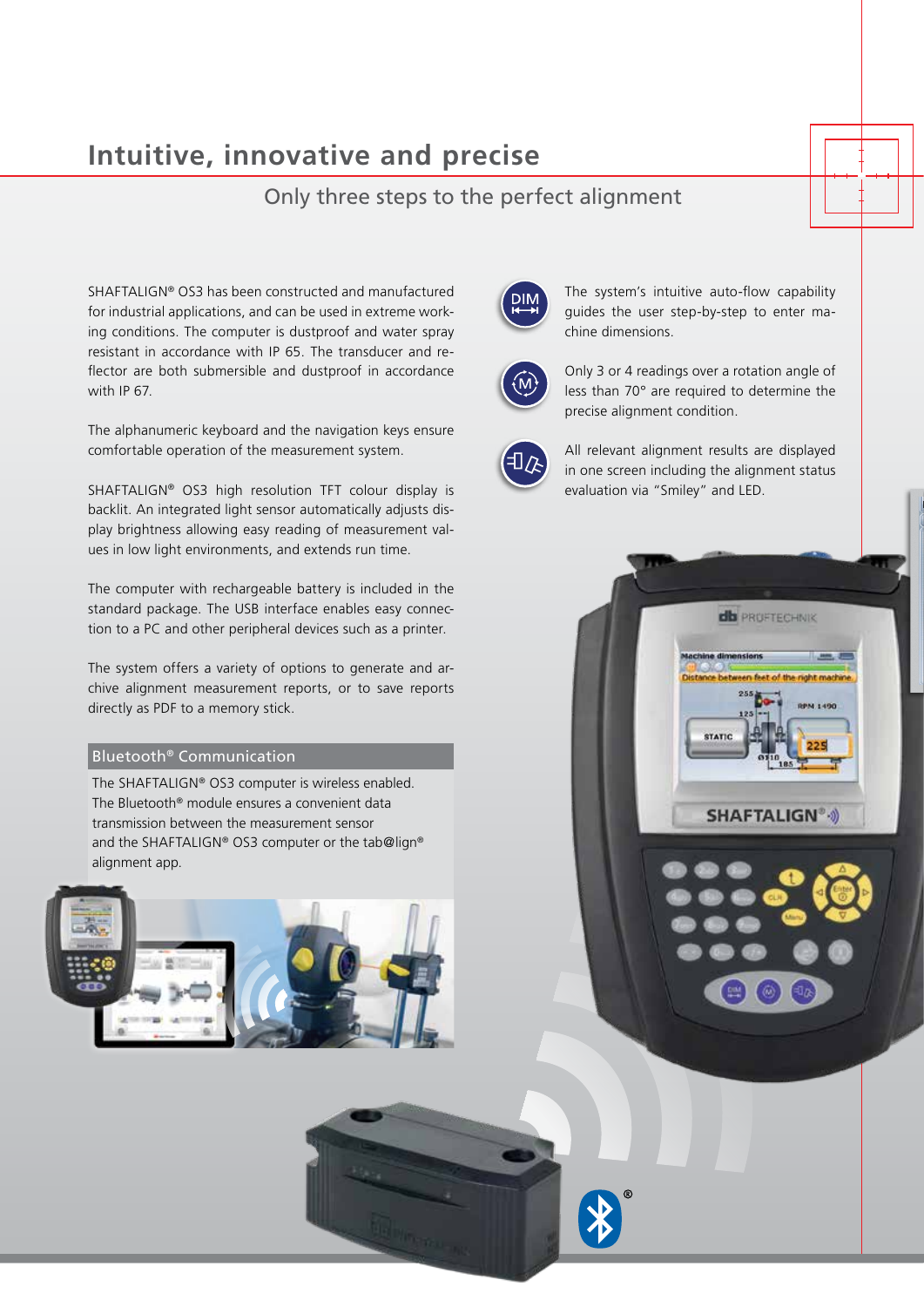

Press <sup>o</sup> to take a point.

**PLAN** 

aser REAF

Points: 2

### SWEEP measurement mode (optional)

SHAFTALIGN® OS3 takes numerous readings to accurately determine the alignment condition with a shaft rotation of as little as 60°.

#### Active clock measurement mode

Intelligent and precise alignment due to the activated MEMS inclinometer used in this measurement mode. Measurement can be taken at any 3 (or 4) positions and the sensor angular position is automatically considered.



#### Automatic evaluation of alignment

TolChe $k^{\circ}$  – Dynamic tolerances evaluate the alignment condition based upon the machine RPM. The Smiley and the LED provide visual indication of the alignment condition and a live update status during machine correction.

#### Live Move

Both horizontal and vertical coupling and foot results are automatically calculated. The machine graphics show the direction and the correction value of feet to be moved. During Live Move, SHAFTALIGN® OS3 continuously measures the corrections. The monitored changes are displayed live on the screen.

- **Single laser technology (UniBeam)** Patented single laser/detector technology for easy set-up.
- **Intuitive auto-flow capability**  The system guides the user progressively to determine the machinery alignment condition and its tolerance evaluation.
- **Active clock measurement mode**  Intelligent and precise alignment due to the activated electronic inclinometer.
- **Bluetooth® communication enabled** Measurement data is transmitted wirelessly to the computer.
- **Dynamic tolerance (TolChek**®**)** Automatic evaluation of alignment condition and userdefined tolerances.

**InfiniRange**®

Extends detector measurement range to handle gross misalignment.

**Live move**

Monitoring of horizontal or vertical machine corrections.

- **Flip machines** Just press a key to swap the position of the machines, e.g. motor and pump.
- ▶ Soft foot check Measure, correct and save results. **File management**

Save measurement files in the device and generate reports as a PDF to a USB memory stick.

 **Data protection** Auto save and resume capability.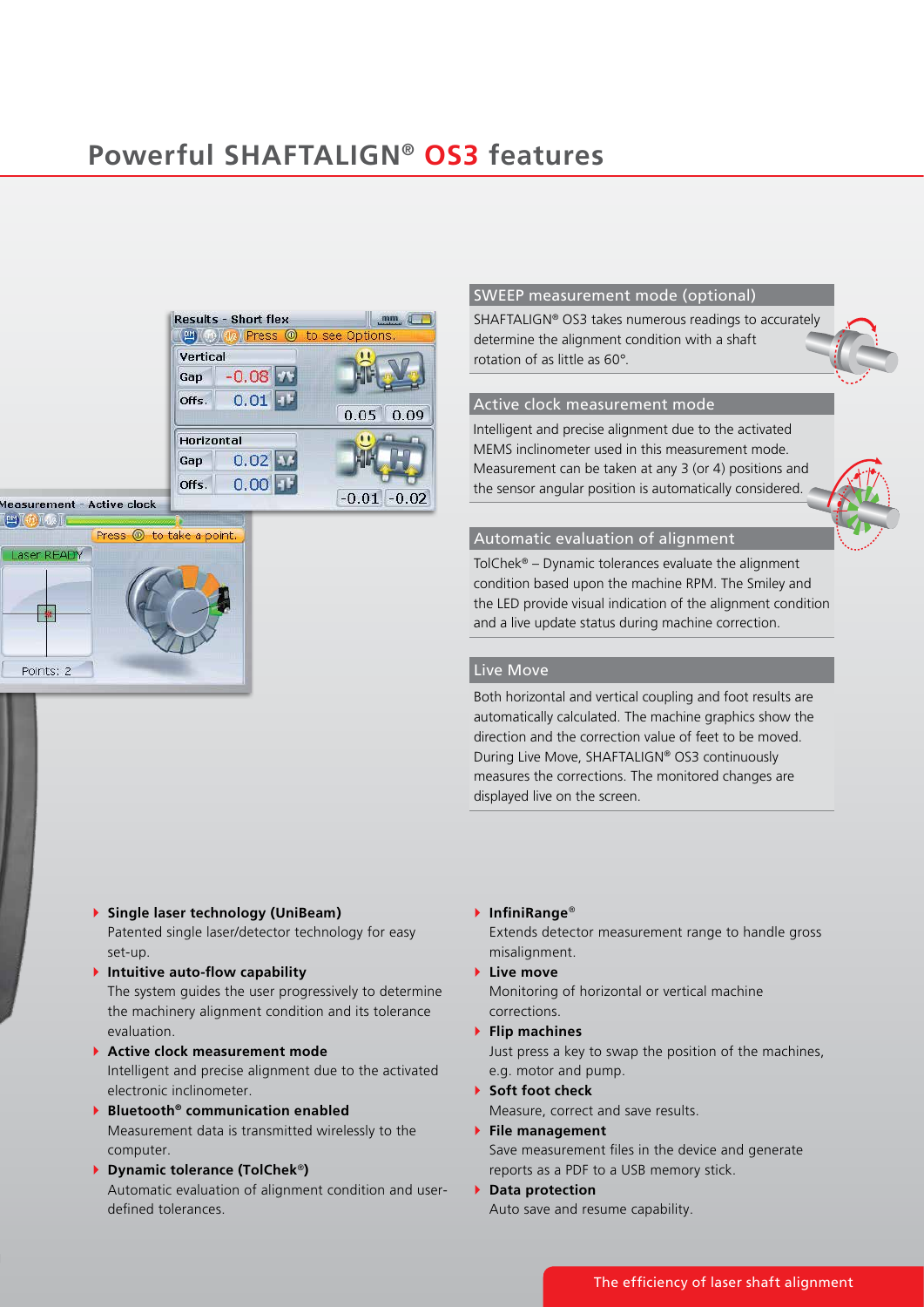### **SHAFTALIGN**® **OS3 at a glance**

#### Standard features

OS3 sensor with HD XL detector and high precision MEMS inclinometer

Computer with integrated rechargeable battery \*

Automatic measurement data transmission via wireless Bluetooth® module \*

Alignment of horizontal, vertical and flange-mounted machines

Alignment of coupled, uncoupled and nonrotatable shafts

IP 65

Automatic measurement with Active clock

Soft foot check – measure, correct and save results

Fixed feet selection – resolves base-bound and bolt-bound problems

Automatic evaluation of alignment condition with TolChek®

InfiniRange® extends detector measurement range to handle gross misalignment

Flip machines functionality to swap the position of the machines e.g. motor and pump

Static measurement mode – requires any 3 of the 8 available 45° measurement positions

Live monitoring of horizontal and vertical machine corrections

Save measurement reports as PDF to a USB memory stick

Data protection – auto save and resume capability

Save up to 200 measurement files in the device

#### Powerful options

Continuous SWEEP measurement mode in combination with results table and pipe strain

Ability to enter targets and thermal growth values

Multipoint mode – measurement at any 3 or more positions over 60° rotation or more

Alignment of cardan and spacer shafts

User-defined tolerances

Our alignment software to manage measurement files and create reports.

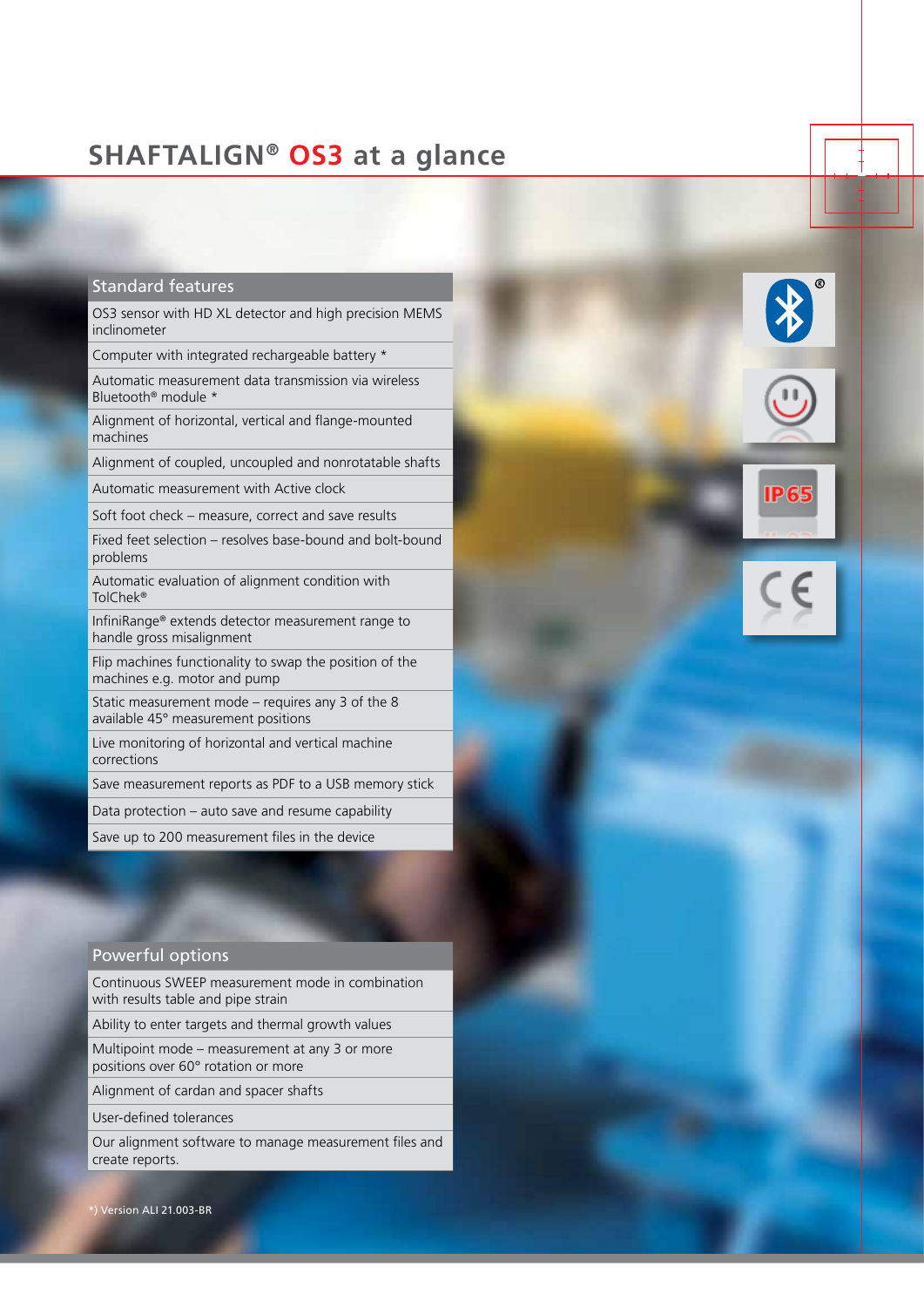# **SHAFTALIGN® OS3 technical data**

| Computer                           |                                                                                                                                                                                                                               |
|------------------------------------|-------------------------------------------------------------------------------------------------------------------------------------------------------------------------------------------------------------------------------|
| CPU                                | Intel XScale PXA270 running at 520 MHz                                                                                                                                                                                        |
| Memory                             | 64 MB RAM, 64 MB Flash                                                                                                                                                                                                        |
| Display                            | Type: TFT, transmissive (sunlight-readable), 65 535 colours,<br>backlit I FD                                                                                                                                                  |
|                                    | Integrated light sensor for automated adjustment of the bright-<br>ness to the display according to the lighting conditions hence<br>extending battery life                                                                   |
|                                    | Resolution: 320 x 240 Pixel; Dimensions: 89 mm [3,5"] diagonal                                                                                                                                                                |
|                                    | Keyboard elements: Navigation cursor cross with up, clear and<br>menu keys; Alphanumeric keyboard with dimensions, measure<br>and results, soft foot and move hard keys                                                       |
| <b>IFD</b> indicators              | Multicolour LED for laser status and alignment condition                                                                                                                                                                      |
|                                    | Multicolour LED for battery status                                                                                                                                                                                            |
| Power supply                       | Disposable batteries: 5 x 1.5 V IEC LR6 ("AA") with typical op-<br>erating time of 9 hours (based upon an operating cycle of 33%<br>measurement, 33% computation and 33% 'sleep' mode)                                        |
|                                    | Integrated Lithium-ion rechargeable battery: 7.4 V / 2.6 Ah<br>(for optional computer) with typical operating time of 17 hours<br>(based upon an operating cycle of 33% measurement, 33%<br>computation and 33% 'sleep' mode) |
| External<br>interface              | USB host & USB slave                                                                                                                                                                                                          |
|                                    | Integrated wireless communication,<br>Class 1, transmitting power 100mW                                                                                                                                                       |
|                                    | RS232 (serial) for transducer                                                                                                                                                                                                 |
|                                    | AC adapter/charger socket                                                                                                                                                                                                     |
| <b>Fnvironmental</b><br>protection | IP 65 (dustproof and water spray resistant), shockproof                                                                                                                                                                       |
|                                    | Relative humidity 10% to 90%                                                                                                                                                                                                  |
| Temperature<br>range               | Operation: -10°C to 50°C [14°F to 122°F]                                                                                                                                                                                      |
|                                    | Storage: -20°C to 60°C [-4°F to 140°F]                                                                                                                                                                                        |
| <b>Dimensions</b>                  | Approx. 220 x 165 x 45 mm [8.7" x 6.5 x 1.8"]                                                                                                                                                                                 |
| Weight                             | 742 g [1.64 lb]                                                                                                                                                                                                               |
| CE conformity                      | EC quidelines for electric devices (73/23/EEC) and those<br>relating to electromagnetic compatibility (2004/108/EC) are<br>fulfilled                                                                                          |

#### Services and customer support

- $\blacktriangleright$  High-tech alignment lab
- Customized product training
- Machinery service worldwide
- Calibration and repair



| <b>Transducer</b>                                 |                                                                                         |
|---------------------------------------------------|-----------------------------------------------------------------------------------------|
|                                                   | Measurement principle: Coaxial, reflected laser beam                                    |
|                                                   | Environmental protection: IP 67 (submersible, dustproof)                                |
|                                                   | Ambient light protection: Optical and active electronic digital<br>compensation         |
|                                                   | Storage temperature: -20°C to 80°C [-4°F to 176°F]                                      |
|                                                   | Operating temperature:<br>-10°C to 55°C [14°F to 131°F]                                 |
|                                                   | Dimensions: approx. 107 x 70 x 49 mm [4 1/4" x 2 3/4" x 2"]                             |
|                                                   | Weight: approx. 177 g (6 1/2 oz.)                                                       |
| Laser                                             | Type: Semiconductor laser diode                                                         |
|                                                   | Wave length: 670 nm (red, visible)                                                      |
|                                                   | Safety class: Class 2 according to IEC 60825-1:2007                                     |
|                                                   | Beam power: $<$ 1 mW                                                                    |
|                                                   | Beam divergence: < 0.3mrad                                                              |
|                                                   | Safety precautions: Do not look into laser beam                                         |
| Detector                                          | Measurement area: unlimited, dynamically extendible<br>(U.S. Patent 6,040,903)          |
|                                                   | Resolution: 1 $\mu$ m (0.04 mil), Accuracy (avg): > 98 %                                |
| Inclinometer                                      | Measurement range: 0° to 360°                                                           |
|                                                   | Resolution: 0,1°                                                                        |
|                                                   | Inclinometer error: $\pm$ 0,30% full scale                                              |
| Reflector                                         |                                                                                         |
|                                                   | Type: 90° roof prism; Accuracy (avg): > 99%                                             |
|                                                   | Environmental protection: IP 67                                                         |
|                                                   | Storage temperature: -20°C to 80°C [-4°F to 176°F]                                      |
|                                                   | Operating temperature: -20°C to 60°C [-4°F to 140°F]                                    |
|                                                   | Dimensions: approx. 100 x 41 x 35 mm [4" x 1 5/8" x 1 3/8"]                             |
|                                                   | Weight: approx. 65 g [2 1/2 oz.]                                                        |
| Bluetooth <sup>®</sup> module                     |                                                                                         |
| Class 1<br>connectivity,<br>transmitting<br>power | 100 mW                                                                                  |
| Transmission<br>distance                          | Up to 30 m [98 ft.] direct line of sight                                                |
| Complies with                                     | FCC rules part 15                                                                       |
| <b>LED</b> indicators                             | 1 LED for wireless communication,<br>3 LEDs for battery status                          |
| Power supply                                      | Batteries 2 x 1.5 V IEC LR6 ("AA")                                                      |
| Operating time                                    | 17 hours typical use (based upon an operating cycle of<br>50% measurement, 50% standby) |
| Operating<br>temperature                          | -10°C to 50°C [14°F to 122°F]                                                           |
| Environmental<br>protection                       | IP 65 (dustproof and water spray resistant), shockproof                                 |
| Dimensions                                        | Approx. 81 x 41 x 34 mm [3 1/8" x 1 11/16" x 1 5/16"]                                   |
| Weight                                            | Approx. 133 g [4.7 oz.]<br>including batteries and cable                                |
| <b>Carrying case</b>                              |                                                                                         |
|                                                   | Standard: ABS, drop tested 2 m [6 1/2 ft])                                              |
|                                                   | Case dimensions:<br>approx. 470 x 400 x 195 mm [18 1/2" x 15 3/4" x 7 3/4"]             |
|                                                   | Weight, including all standard parts: approx. 5.8 kg [12.8 lb]                          |